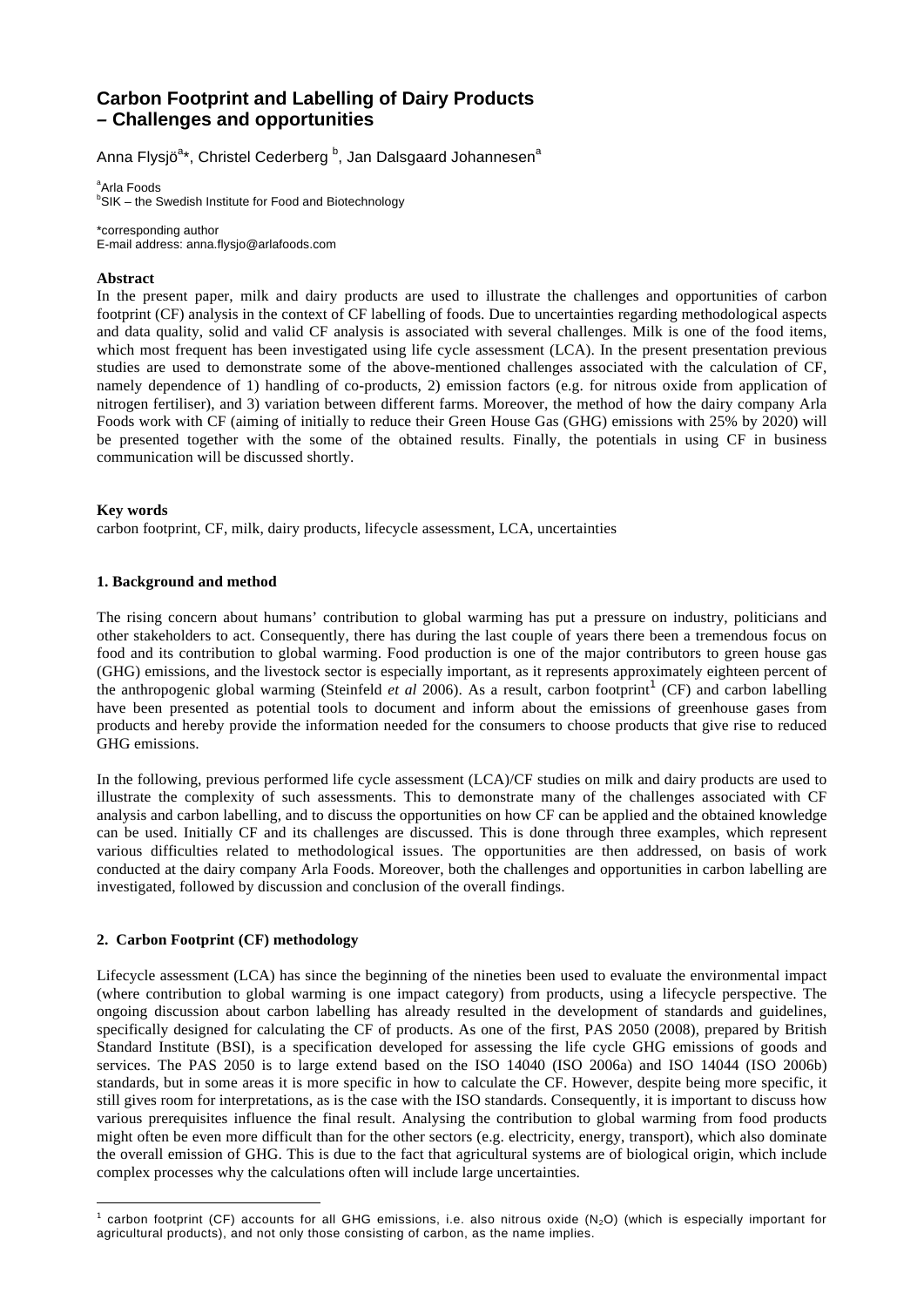# *2.1. Challenges in CF analysis*

When performing an LCA or CF analysis there are a lot of uncertainties to consider. These are mainly related to methodological issues and data quality. Initially, many decisions have to be taken regarding methodological considerations, e.g. type of overall modelling approach to be used (e.g. attributional LCA vs consequential LCA), how to handle co-products (e.g. system expansion, economic allocation, mass allocation) and how system boundaries should be determined (e.g. should capital goods be included, emissions from deforestation occurring to make more land available for food production etc.). In the comparison of results from different studies it is urgent to beware of these prerequisites, as these will influence the final result significantly. Likewise, the quality of data needs to be considered to be able to make comparisons. Both the ISO standard (ISO 14044:2006) and PAS 2050 (2008) identifies a number of issues regarding the data quality, such as time-related coverage, geographical specificity, technology coverage, accuracy (PAS 2050 only), precision, completeness, representativeness (ISO 14044 only) consistency, reproducibility, data sources and uncertainty of the information (ISO 14044 only). Hence, while it is important to obtain data with as high quality as possible, it is, however, also important to remember that some data, e.g. emissions from biological processes, can have a high "inherent uncertainty", because the complexity of the process, lack of measurement methods and natural variations making it extremely complicated to come up with "one true figure". Moreover, there are also differences between farms, depending on management practices, which influence the final result of the CF analysis of milk. This also makes it a challenge to perform CF analysis of products, since it is at present not possible to get the CF for each specific farm producing/delivering milk.

The challenges with CF analysis will in the present discussion only focus on 1) handling of co-products (which is one of the more important methodological issues), 2) emission factors for nitrous oxide (to illustrate its importance for the data quality) and 3) variations between farm systems (demonstrating the difficulty to obtain "average data").

#### *Handling of co-products*

The focus here is to illustrate how the handling of co-products from milk production influences the final result of an LCA/CF study. In the analysis of CF of milk production, the handling of co-products is a critical issue to take into consideration, i.e. how to distribute the GHG emissions between the milk and the other outputs from the dairy farm (meat from slaughtered animals and calves). In Cederberg & Stadig (2003), three different ways to handle coproducts from milk production were analysed, i) system expansion, ii) physical cause-effect allocation and iii) economic allocation. As seen in Figure 1, there is a significant difference in the results depending on the method chosen. Economic allocation, physical cause-effect allocation and system expansion gave 91%, 85% and 63% respectively of the GHG emissions compared to when 100% of the GHG emissions are allocated to the milk (Figure 1).



*Figure 1: GHG emissions from milk production; comparison between 100% allocation to milk, economic allocation, physical cause-effect allocation and system expansion (based on figures in table 3 in Cederberg and Stadig, 2003).* 

It is obvious, that using system expansion give a significantly lower result compared with allocation. This is partly because that meat from the culled dairy cow is assumed to replace beef meat produced from a "pure" beef production system (so called suckler cow-calf system), but most important, surplus calves (mostly bulls) from the dairy production are assumed to substitute calf production in suckler cow-calf systems. In these production systems, a suckler cow produces approximately one calf per year; hence, the environmental impact from the calf is not only from the calf itself, but also from holding a suckler cow one year.

Also Hospido (2005) came to similar conclusions applying system expansion for the Galician milk production system in Spain, resulting in 72% of the GHG emissions attributed to the milk. The study by Cederberg & Stadig (2003) was performed for a Swedish system and over the past 30 years, the Swedish dairy cow population has decreased by 30 % (resulting from the increase of milk production per cow). Parallel with this, beef production from suckler cow-calf systems has increased to compensate for the loss of meat production from the dairy cow population, supporting system expansion methodology in assessing the environmental impact of milk. However, the result depends on the assumptions concerning substitution of products and it may be questioned, if meat from dairy cattle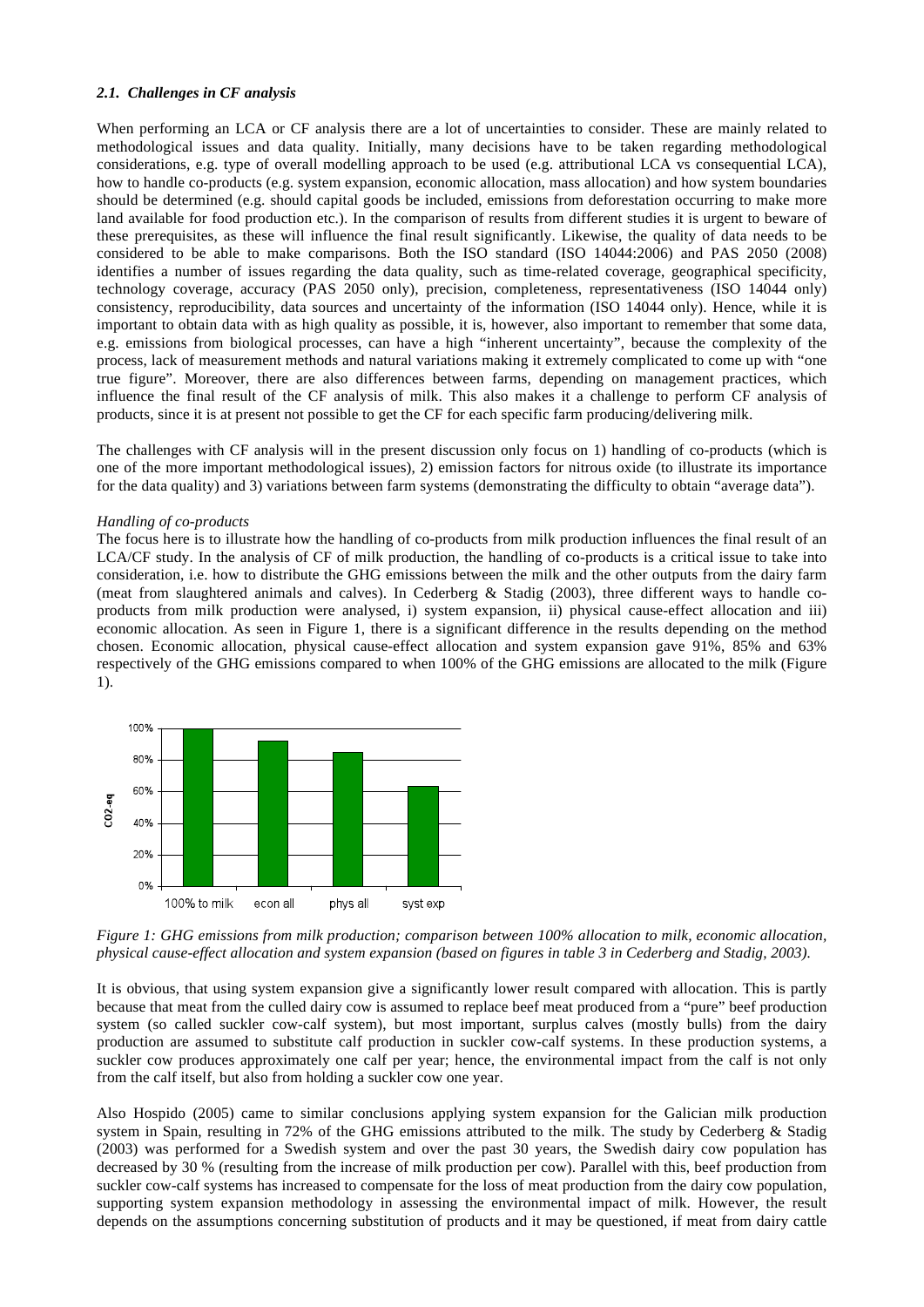in fact substitutes meat from beef cattle. Hence, it is not obvious how by-products from the dairy system should be credited, and, moreover, there may also be variations between countries in how they interpretate the value of beef from dairy cattle.

Further down in the product chain, there are also challenges on how the GHG emissions should be distributed between various dairy products (e.g. milk, yoghurt, cheese, butter, whey, butter milk). Feitz *et al* (2007) made a comparison of different allocation methods for raw milk to various products. The different allocation methods compared base their allocation on: milk solids, economic value, mass, process energy, fat and protein. Depending on the allocation method, the amount of raw milk to market milk varies between 6.2% (process energy) and 51.3% (mass). For butter the corresponding figures are between 0.3% (protein) and 42.2% (fat) while they for cheese are between 4.5% (process energy) and 23.5% (fat). However, it can be discussed whether all these allocation methods are relevant, and the authors suggests a physico-chemical allocation based on milk solids. This seems to be valid approach, as there is no clear main product – by-product relationship and since the utilization of milk solids for different products to a wide extent is interchangeable.

#### *Emissions factors (EF)*

For many data it is possible to obtain a high quality (i.e. a high degree of certainty), while some has a high degree of "inherent uncertainty", i.e. emissions from biological processes such as methane  $(CH_4)$  and nitrous oxide (N<sub>2</sub>O). In the present we only focuses only on the uncertainties related to nitrous oxide to illustrate some of the challenges in obtaining robust and reliable emission data. GHG emissions from milk production (ex farm gate) consist of 45-65% methane and 20-35% nitrous oxide. A simple sensitivity analysis on the EF used for calculating nitrous oxide from fertiliser application shows the uncertainty and consequently the importance for the results of these emissions. Using data from one of the farms in Cederberg *et al* (2007) where the results are recalculated using the most recent characterisation factors for carbon dioxide equivalents (CO2-eq) from IPCC (2007) (i.e. methane 25 and nitrous oxide 298 kg CO2-eq per kg). According to IPCC guidelines (2006) the default emissions factor for direct nitrous oxide emissions from nitrogen applied as synthetic fertilisers is 0.01, with uncertainty range of 0.003-0.03. In Figure 2 below the emissions factor is changed from 0.01 to 0.02 and 0.03, which result in a total increase of GHG emissions of 11% and 25% respectively.



*Figure 2: Increase of nitrous oxide emissions from synthetic fertilisers applied on field (based on one farm in Cederberg et al, 2007).* 

In the example above only one emission factor is changed and even though the uncertainty ranges might be extreme, the performed calculations still gives a good indication of how these emissions include large "inherent uncertainty" that needs to be accounted.

#### *Variations between systems*

There are obvious variations between farms. Consequently, different farms produce milk in various ways (i.e. uses different feeds and other inputs), which means that milk from different farms give rise to different amount of GHG emissions (Cederberg *et al* 2007, Cederberg & Flysjö 2004). This is a challenge, e.g. when a dairy company wants to calculate the CF of their products. Is it necessary to include the specific CF for the milk from each farm who delivers milk, or is a sample of farms enough? This is not really clarified in, for example, PAS 2050 (2008). Figure 3 shows the variation of GHG emissions between dairy farms, based on a study analysing the environmental impact from 23 dairy farms in Northern Sweden (Cederberg *et al* 2007), using updated characterisation factors (IPCC, 2007) for methane (from 21 to 25 gram CO2-eq per gram methane) and nitrous oxide (from 310 to 298 gram CO2-eq per gram nitrous oxide). Similar results are also obtained from other studies, i.e. Cederberg & Flysjö, 2004, where the environmental impact from 23 dairy farms in South-Western Sweden were analysed, (not shown).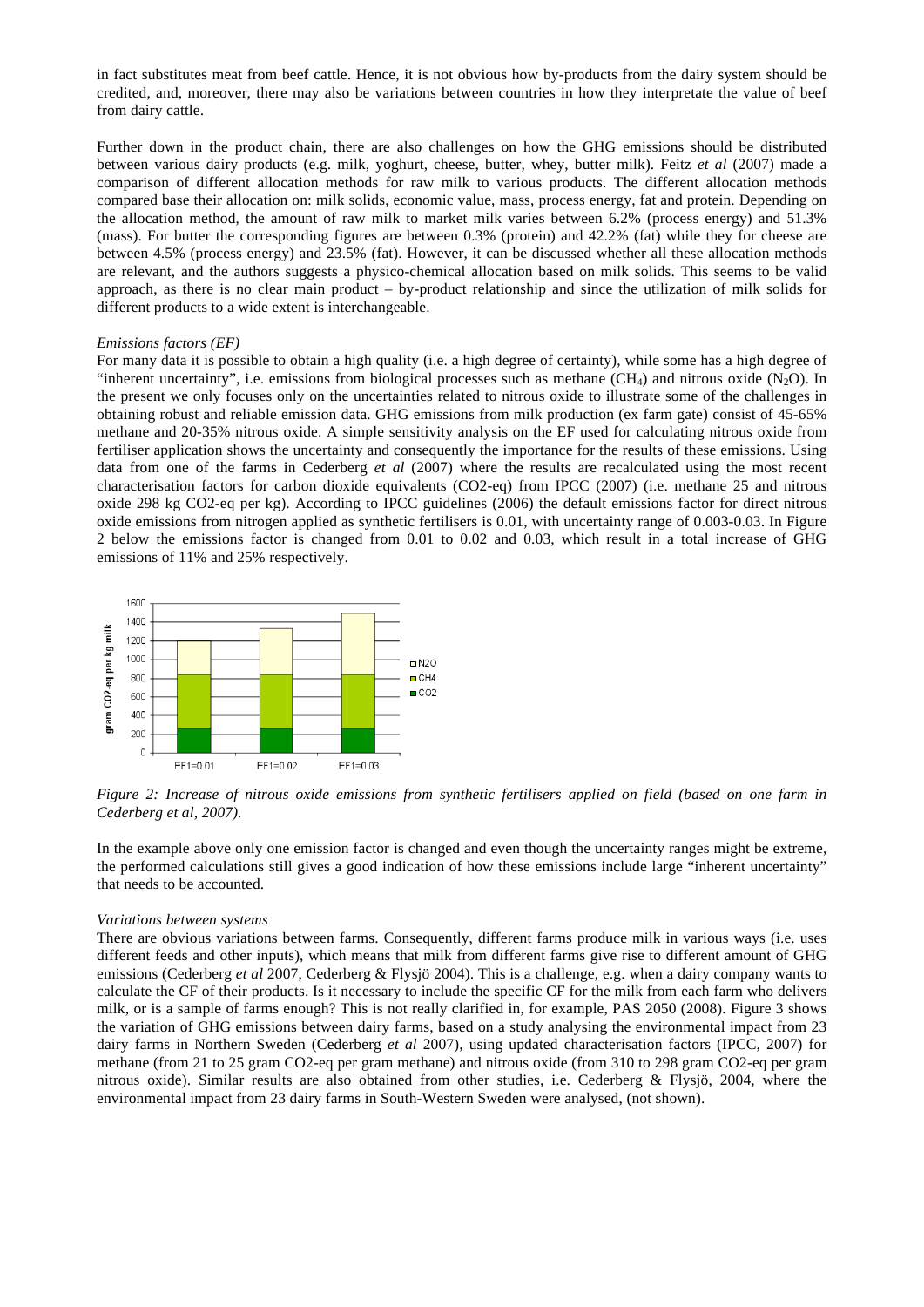

*Figure 3: Variation of GHG emissions from different dairy farms in Northern Sweden, expressed as CO2-eq (based on Cederberg et al, 2007).* 

As can be seen from above data, there is a potential to reduce GHG emissions on farm level by improving management practices. The results presented in Figure 3 are calculated using the same method, but it would be of interest to perform a sensitivity assessment of the results, e.g. applying system expansion instead of allocation and analysing EF for methane and nitrous oxide for example. This will assess the robustness of the results. An important finding in the study Cederberg et al. (2007) and Cederberg & Flysjö (2004) is that there are significant variations between farms. The variations between farms with similar production system within the same country can be in the same magnitude as comparing results from different LCA studies on milk (e.g. Haas *et al* 2000, Hospido 2005, Hospido 2008, Williams 2006, Casey & Holden 2004, Thomasen *et al* 2008, Basset-Mens *et al* 2007, Cederberg & Flysjö 2004, Cederberg et al 2007). Hence, it can be difficult to tell whether a difference is due to an actual difference of GHG emissions or because of a difference in the calculation methods.

# *2.2. Opportunities in CF – case study of the dairy company Arla Foods*

At the dairy company Arla Foods, the energy use and its related GHG emissions has been reported for more than ten years. For 2005 and onwards the total GHG emissions have been calculated (i.e. the total CF), from "cradle to gate" (including milk production, all inputs to the dairy, transports and delivery to store). This is a first step in the company's goal to reduce their GHG emissions by 25% by 2020 (compared to 2005 year's level). The reduction goal includes all activities at the dairy site, all packaging material and all transports; however, the agricultural stage is not included in the reduction goal.

Arla Foods has as basis for the CF calculation followed the guidance and principles set out in the "Greenhouse Gas Protocol Corporate Accounting and Reporting Standard" (GHG Protocol) (WRI & WBCSD 2004). The GHG Protocol is the most widely used international accounting tool for government and companies to assess their GHG emissions (The Greenhouse Gas Protocol Initiative 2009).

The GHG protocol requires emissions to be reported against three different "scopes", see Table 1.

| Scope 1                                                                                                                                                         | Scope 2                                                                                               | Scope 3                                                                                                                                                                                        |
|-----------------------------------------------------------------------------------------------------------------------------------------------------------------|-------------------------------------------------------------------------------------------------------|------------------------------------------------------------------------------------------------------------------------------------------------------------------------------------------------|
| Direct emissions from sources that are<br>owned or controlled by the company (e.g.<br>emissions from combustion of fuels in<br>boilers, furnaces and turbines). | Indirect emissions associated with<br>generation of purchased electricity<br>consumed by the company. | All other indirect emissions as a<br>consequence of the activities of the<br>company that occur from sources neither<br>owned nor controlled by the company (e.g.<br>outsourced distribution). |

*Table 1: The different scopes defined in GHG protocol (WRI & WBCSD 2004).* 

The activities for Arla Foods associated with each scope are:

*Scope 1:* All emissions from combustion of fuels within the operation, including transports with Arla Foods' own fleet, and GHG emissions attributable to chemical/physical processes,

*Scope 2:* Purchased electricity and district heating, and

*Scope 3:* Raw material, including provision of fuels, and emissions from waste handling from waste arising at Arla Foods' facilities.

More than 90% of GHG emissions are related to Scope 3, while Scope 1 and Scope 2 gives similar emissions (i.e. Scope 1 stands for 4%, Scope 2 stands for between 2-3% and Scope 3 stands for 94%). Analysing the different activities, i.e. agriculture (covered under Scope 3), operation (mainly covered under Scopes 1 and 2), packaging (covered under Scope 3) and transport (covered under Scopes 1 and 3), show that the largest contribution to GWP occurs at the primary production, i.e. agriculture (86-87%), followed by operation (7-8%), packaging (3%) and transport (2%), as shown in Figure 4. It is obvious that the largest contribution to Arla Foods' CF comes from outside/off the company, why this part initially is most difficult to include in the reduction goal for the company.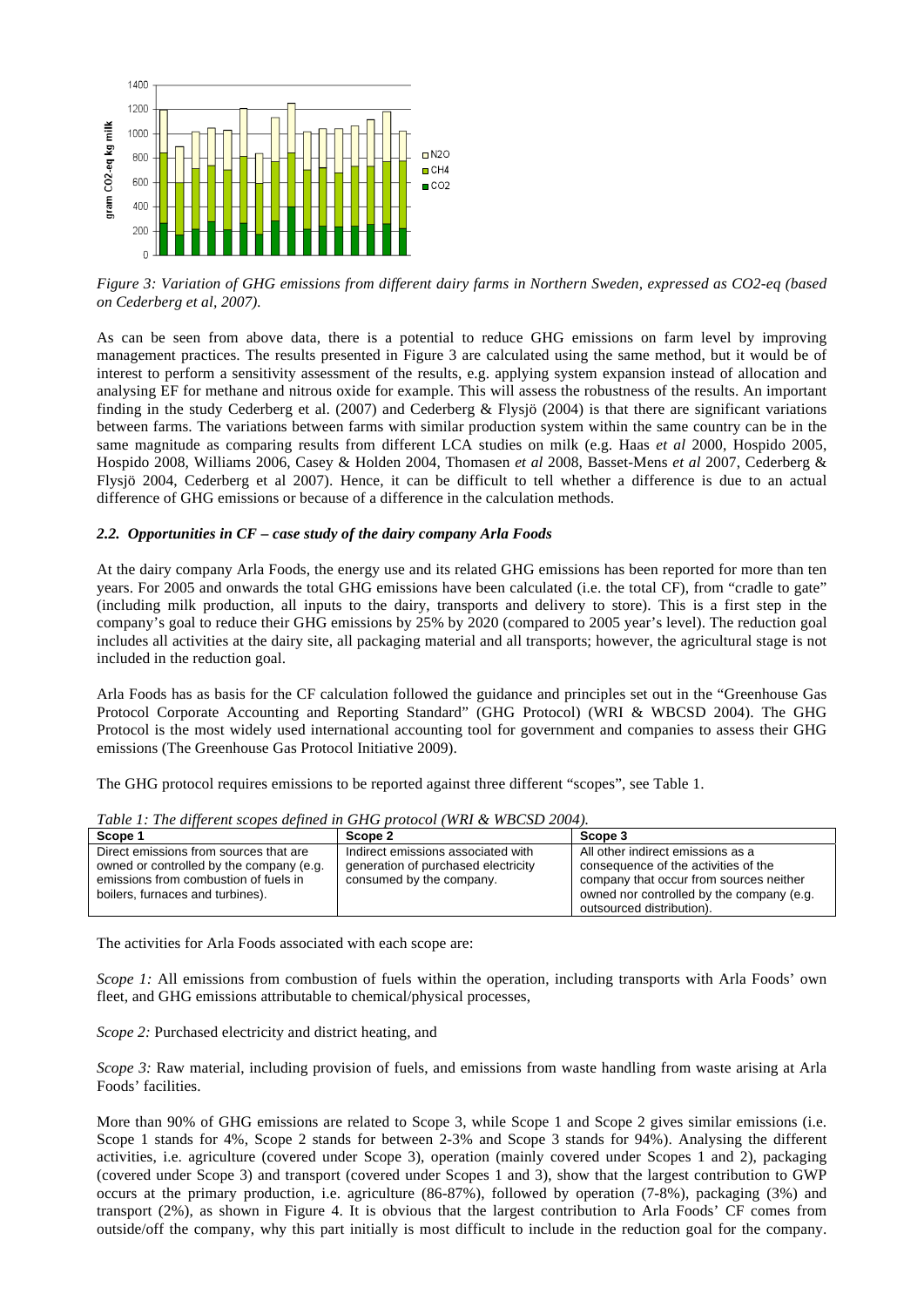However, as the company draws heavily on external resources and can do this differently dependent on policy, and likewise the products produced may inherently code for more or less environmental impact before final consumption. Thus, it is important to also put emphasis on understanding the activities before the dairy, i.e. the milk production at the farm.



*Figure 4: Total CF for the dairy company Arla Foods.* 

The total CF (including primary production) for Arla Foods was 10.2 Mtonne CO2-eq in 2005 compared with 9.9 Mtonne in 2007. Considering only the activities included in Arla Foods' reduction goal (i.e. excluding agriculture), this correspond to a decrease of 8.6% or 0.12 Mtonne CO2-eq. The total reduction by 2020 should be on 0.35 Mtonne CO2-eq.

A lot of effort has already been made at Arla Foods to reduce their CF, for example, reducing waste at production, more efficient use of energy, closing of less efficient production sites and moving production to more efficient sites, minimising packaging and training chuffers in "eco-driving". However, there are additional improvements where Arla Foods' can reduce their CF. While the primary production stage dominates the CF of dairy products, it is important to reduce losses of the raw material (i.e. the milk). Hence, every kg of milk saved will reduce the CF with around one kg CO2-eq (assuming the CF of milk to be one kg). Also, the further down in the production chain losses occur, the larger the impact, since this will affect all upstream processes where less milk/dairy products need to be produced, processed, transported and stored. This can be done by, for example, more efficient processing. In Berlin & Sonesson (2008) it was concluded that only by optimising sequencing, as much as 29%, or possibly up to half, of the waste from cultured dairy products could be eliminated. Also, it is estimated that product losses, at other stages or for other product groups, can be reduced by 15% by lowering milk waste at the dairy, 12% for yoghurt processing (pasteurisation, fermentation, packaging), 2.5% for cheese-making process and 50% for unsold milk and yoghurt products at retail (Berlin *et al* 2008). Also at consumer stage there are potential for reduction in product loss. In a study analysing the food waste in UK (Ventour 2008), it is stated that 3.4% of all dairy products purchased are avoidable waste (based on the weight; which on cost basis equal 9.8%). However, the study does not include milk and other dairy products disposed via the sink, hence this figure is heavily underestimated. A rough estimate on the GHG emissions related to the avoidable waste of dairy products in UK based on Ventour (2008) is 0.46 Mtonne  $CO2$ -eq<sup>2</sup>, i.e. in absolute numbers, the improvement potential at the consumer stage is in the same magnitude as Arla Foods' reduction goal. This shows there are great potential for Arla Foods to e.g. improve packaging to reduce 'leftovers', develop products that are more durable etc.

Besides waste minimisation several other possibilities for reduction in CF are possible. These include use of alternative types of fuels (e.g. bio based fuels instead of fossil fuels) and to purchase electricity from renewable sources. Moreover, more efficient logistics can be implemented, both regarding storage and transportation. Even though a big effort has been taken within the packaging area, there are still possibilities for improvements why different solutions continuously are analysed. Finally, investing in new and more efficient technologies can, for example, reduce both energy use and product losses. However, several of these issues need further investigation.

# **3. Carbon Labelling**

 $\overline{a}$ 

There are different ways to obtain a carbon label on a product. Below is given a brief description on some of the initiatives. Basically there are two approaches, either 1) to calculate the CF for the product (i.e. for the whole lifecycle of a product) or 2) to identify criteria to be fulfilled at each production stage (i.e. primary production, processing, packaging, transportation etc). Obviously, there are pros and cons in both approaches why several initiatives have been taken to investigate alternative options. As mentioned previously, PAS 2050 (2008), is one of the initiatives that are intended to help organisations to calculate their CF, thus it also can be the basis for communication to consumers, i.e. labelling. Likewise, the International Standard Organisation (ISO) is working on how GHG emissions specifically, can be calculated, developing a standard around CF for products (ISO 14067)

<sup>2</sup> own calculations, CO2-eq for different products is taken from Berlin 2002, Berlin *et al* 2006, Lagerberg Fogelberg 2008, SIK 2008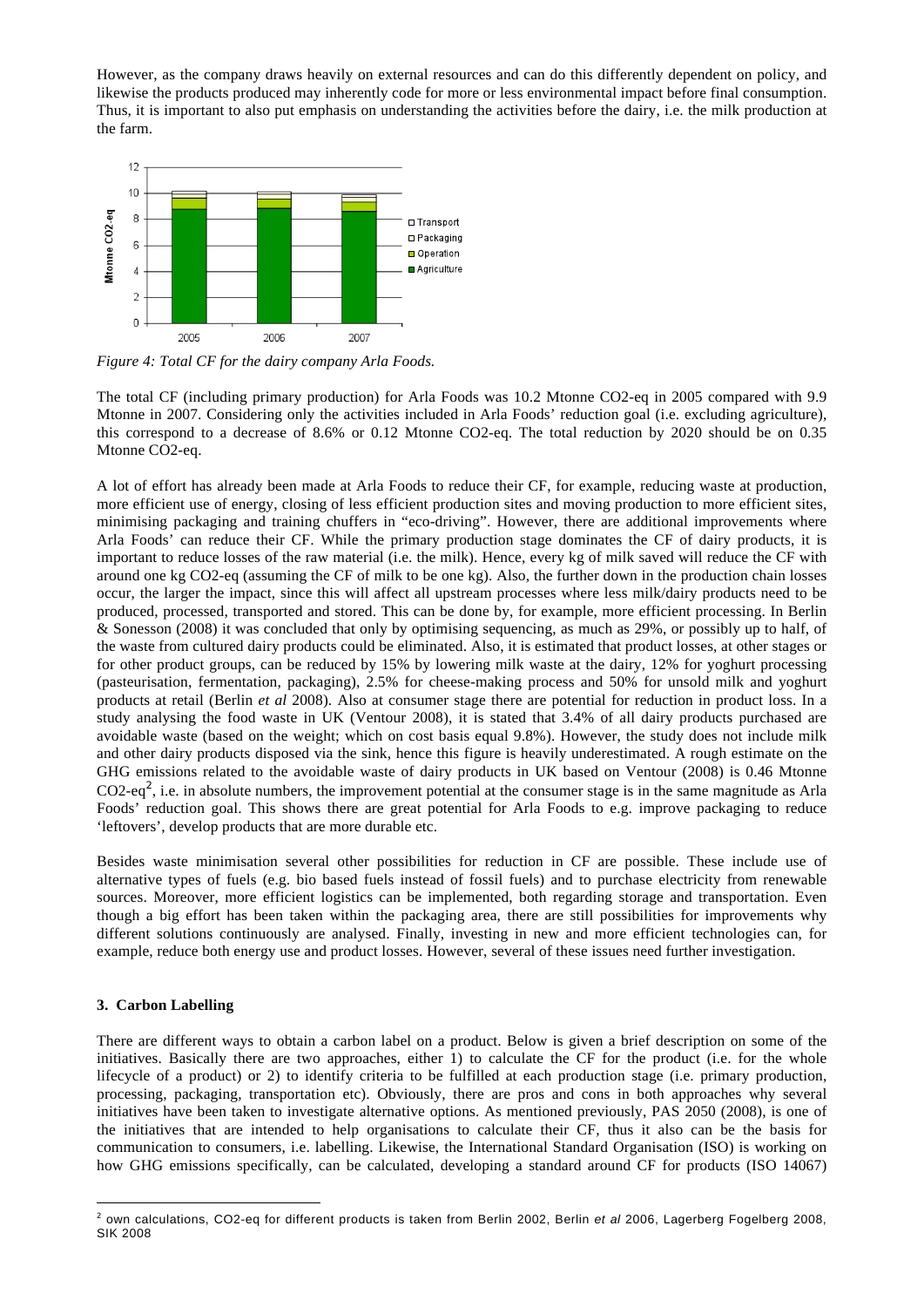regarding both quantification and communication (ISO 2009). One of the first CF labels, The Carbon Reduction Label, was developed by the Carbon Trust. This takes into account all GHG emissions during the whole lifecycle of a product and also includes a reduction goal, which commit the company to reduce the GHG emissions associated with the product (Carbon Trust 2009). All of the above mentioned CF methods are examples based on approach 1). This allows comparison of products and hereby makes it possible to make decision between product groups (e.g. comparing meat products with vegetable options).

There are also other initiatives, which are based on approach 2). This include the Swedish initiative on climate labelling for food, initiated by KRAV, the Swedish organisation for organic labelling, and The Swedish Seal of Quality (Svenskt Sigill), a quality label for assured food. In this initiative general standards are developed to regulate different activities in the food production chain (i.e. primary production, processing, packaging and transportation). Consequently, there will be specific standards for different products/product groups, even though for some activities (e.g. transports) the standard will be the same for all product categories. Thus, the purpose with the label is not to guide the consumer to choose between different product groups, but to help them choose within product groups (Klimatmärkning för mat 2009).

While the above are some of the labelling initiatives, or bases for labelling possibilities, there are several opportunities for a company to reduce their GHG emissions and to communicate their strategies to consumers or other stakeholders. The challenges and opportunities with carbon labelling, with focus on dairy products, are discussed more in detail below.

# *3.1. Challenges in carbon labelling*

As mentioned above, many carbon labelling initiatives focus on "one number" (approach 1) explained above), i.e. the total CF of a product. Obtaining a numerical value includes many uncertainties (see Challenges with CF), and would represent a significant burden to companies in terms of assessment and documentation. Besides it could be argued that a numerical value on a product can be difficult to understand for the consumers (Upham 2008). Moreover, it might also appear confusing to begin to relate to an additional label. One option could be to include the carbon label in already existing labels, to avoid more labels on products.

Obviously, there is a challenge of how to label a product in an informative way for the consumer, which provide enough information without providing too much information that only will confuse. If there should be a separate label for GWP, one option could be a "traffic light" system, or a scale from "good" to "bad" indicating the performance of the product. However, it might be difficult for the consumer to choose between products if it is an absolute scale, showing that carrots, with relatively low CF, is "good" and pork, which has a higher CF, is "bad" (or at least worse). For the consumer the choice will probably not stand between carrots or pork, but rather choosing within product groups (i.e. vegetables, meats etc). An alternative would then be to have a scale for each product group (i.e. a relative scale), but then there need to be a definition of different product groups, and preferably also how the different product groups relates to each other (i.e. make the consumer aware of the impact from meat compared to a vegetable option). It is also important to communicate to the consumer that a product can have a high CF, though it is showing "good" on a scale.

Additionally, focusing on GWP only means that all other environmental impact categories (e.g. eutrophication, acidification, toxicity etc) are not included; hence there could be trade-offs between different impact categories, which might be important to consider. Furthermore, there could also be tradeoffs between GWP and other nonenvironmental aspect of sustainability.

Another aspect, which is difficult to handle in a satisfactory way within carbon labelling of products is the function of the product (e.g. nutritional value). Some products have unique qualities and it is therefore difficult to compare them with other products. However, in some cases comparison is possible, e.g. meat compared with some vegetable option, but most likely not by comparing one kg with another, but rather on for example a protein bases (even though that might not fulfil the identically function either). Hence, it is important to not only to focus on GWP per product, but also to include the "function" of the product.

The focus in this paper is milk and dairy products, which in many aspects are unique products. Milk contains 18 of the 22 essential vitamins and minerals needed daily (Swedish Dairy Association 2009). It is therefore not possible to see milk solely as a drink and compare it with e.g. juice, but rather to find a composition of products, which corresponds to the nutritional value of milk. Obviously, this is challenge to communicate within carbon labelling.

# *3.2. Opportunities in carbon labelling*

Many consumers are showing interest in learning more about products' contribution to global warming and want to be able to make choices favouring products with lower CF (Thomas & Preece 2008). Industries are also likely to comply with these requirements in various ways. To get consumers engaged in those issues and increase awareness and knowledge is desirable. However, as illustrated above, there are many challenges before carbon labelling will be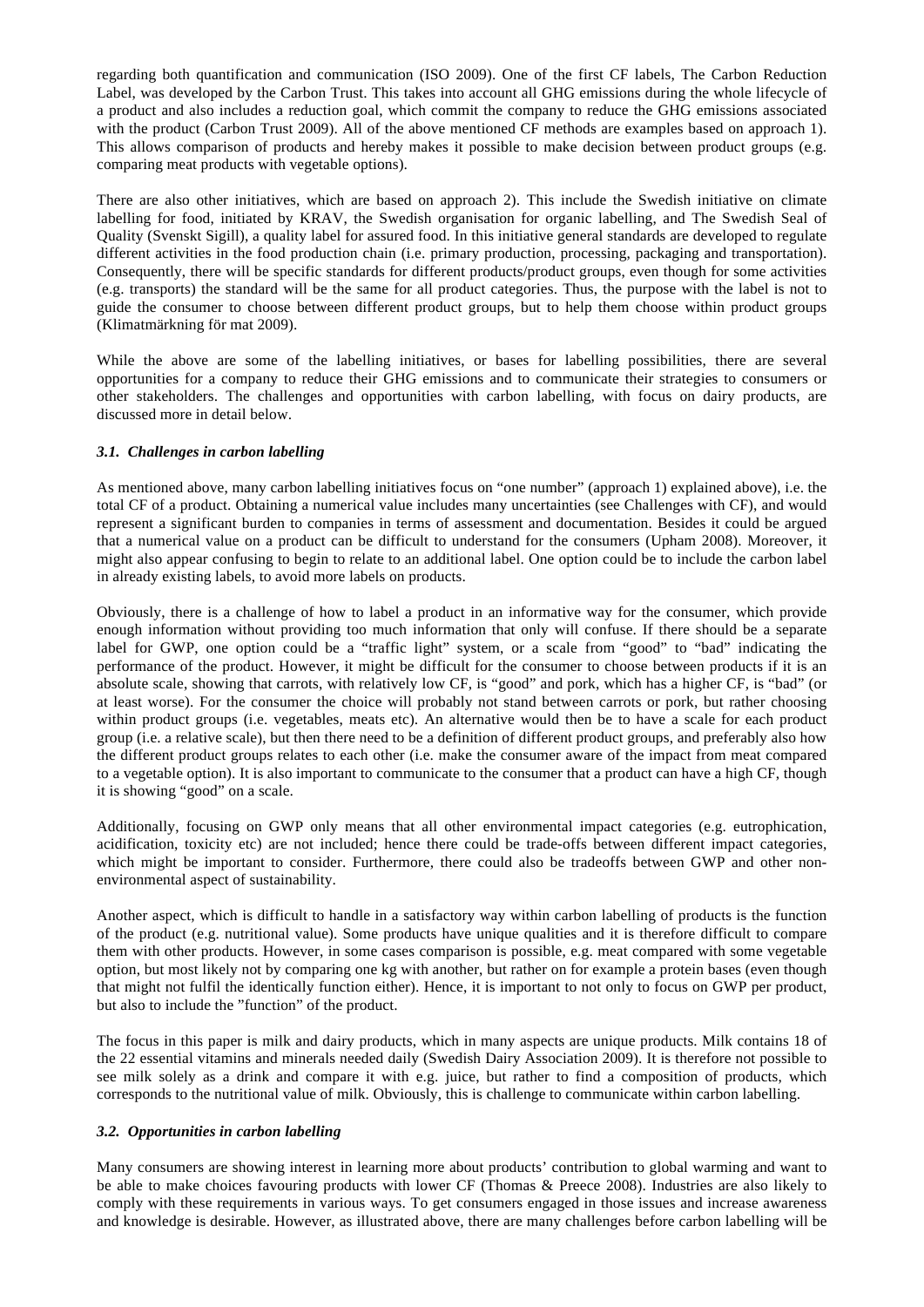an established method in the communication with the consumers. Initially, carbon labelling can be used between industries to put demands on suppliers. Using CF analysis and carbon labelling as a competition tool will help improving the overall performance of industries, and thus fulfil the overall goal.

Besides the more "conventional" way of putting a label on a product, there are several other opportunities how to use carbon labelling. Upon broadening of the concept, several ideas of communicate the CF work of an industry, or inform consumers how they can help reducing GHG emissions, are summarised/described in the following section.

A well-documented work around CF with an intension to reduce the overall GHG emissions of a company is a profound way to be profiled as a "low carbon company". Purchasing products from that company would then assure consumers that they support a business that reduces GHG emissions. This would in many ways be an easy approach, however, this does not allow for comparison between products, nor businesses. Developing packaging easy to empty and put information about the importance of waste minimisation on the package is another way of informing consumers how they can help to reduce environmental impact. An obvious choice for the dairy industry could be to focus on e.g. yoghurt packages. These are possible to design in many ways that improve emptying that could be combined with information regarding consumer awareness on the importance with emptying the package as much as possible. This approach could help reduce the waste at the consumer stage. Moreover, several other opportunities are evident, which can be just to add additional information on packaging regarding waste treatment, e.g. information about how much CO2-eq is saved by the right waste treatment through recycling rather than disposal. Milk packages are, for example, since many years used for various types of information and could be used for "knowledge spreading" and communicating with consumers about e.g. environmental aspects and how to help reducing GHG emissions.

# **4. Discussion and conclusion**

The largest uncertainties in estimates of the CF for a dairy product are related to the milk production on the farm (i.e. primary production) and how the environmental impact is distributed between different dairy products at the dairy. As shown here, handling of co-products is crucial; various types of allocation and system expansion can give significantly different results. In general, system expansion as method to handle the co-products meat and calves from dairy farms results in lower GHG emissions per kg milk, than when allocation is used. With regard to the dairy site, no literature has been found where system expansion has been used for all dairy products and by-products. However, the type of allocation method (i.e. economic, protein, fat, mass etc) applied is critical for the outcome of the result (Feitz *et al* 2007).

The EFs used for calculating biogenic GHGs, e.g. nitrous oxide from nitrogen fertiliser application, is also known to have significant impact on the final result. Considering the uncertainties of emissions from biological systems (soil, animals, manure), it is important to use data obtained with the same/similar calculation method, to minimise the uncertainties when comparing different systems. For estimating GHG emissions from milk production, the emissions from biological processes (methane and nitrous oxide emissions) are probably the data sources with the highest uncertainty. Consequently, there will always be an uncertainty in the results even when high quality data are used, considering the "inherent uncertainty" of these emissions. It is therefore important to analyse the uncertainties for these data and to include uncertainty assessment to a higher degree. This will give a better understanding for the systems and how the uncertainties/variations affect the final results.

Finally, it is important for stakeholders to get an understanding of the complexity of the systems and not to stress decisions or take decisions on wrong information/bases. Hence, it is important to continue to assess the contribution to global warming from products and to increase the knowledge about assessment methods, systems and uncertainties related to results. Especially if the results will be used for communication with consumers (i.e. carbon labelling), since this will impact both the credibility of the company as well as of carbon footprint and labelling as a method. As mentioned, many challenges remain regarding carbon labelling. While consumers are showing interest in learning more about products' contribution to global warming and want to be able to make choices favouring products with lower CF, it might be difficult to introduce a label specifically for CF. There are uncertainties with CF assessments, as discussed, which increases the challenges how to communicate results to consumers. However, there are several opportunities to inform consumers, and also other stakeholders, about the company's CF work and what can be done to reduce GHG emissions further.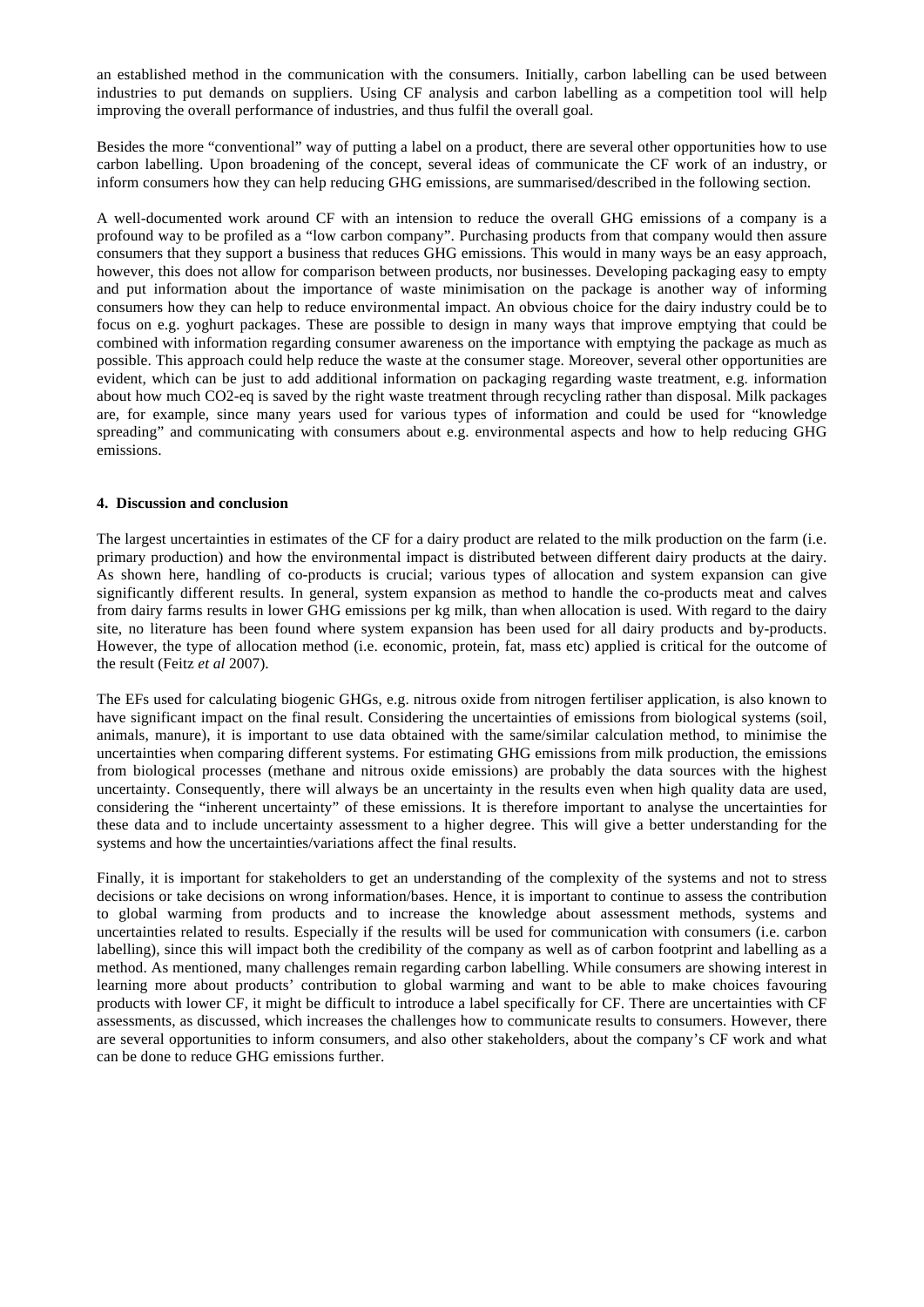# **References**

- Basset-Mens C, Ledgard S & Boyes M. 2007. Eco-efficiency of intensification scenarios for milk production in New Zealand. *Ecological Economics*. doi: 10.1016/j.ecolecon.2007.11.017
- Berlin J. 2002. Environmental Life Cycle Assessment (LCA) of Swedish Semi-Hard Cheese. *International Dairy Journal* 12: 939-953
- Berlin J. and Sonesson U. 2008. Minimising environmental impact by sequencing cultured dairy products: two case studies. *Journal of Cleaner Production* 16: 483-498.
- Berlin J, Sonesson U & Tillman A-M. 2008. Product Chain Actors´ Potential for Greening the Product Life Cycle: The Case of the Swedish Post-farm Milk Chain. *Journal of Industrial Ecology* Vol 12 Nr 1, 95-110.
- Berlin J., Sonesson U. and Tillman A-M. 2006. Metod för utvärdering av miljöåtgärder realiserbara genom styrmedel. (Method to assess environmental actions feasible through policy instruments) In Ahlner et al. Styrmedelsanalys med livscykel- och innovationssystemperspektiv (Assessment of policy instruments from a life cycle and innovation system perspective, in Swedish) Rapport 5595 (Report 5595) Naturvårdsverket, SE-106 48 Stockholm, Sweden.
- Carbon Trust. 2009. accessed on 090422 at http://www.carbontrust.co.uk/carbon/briefing/carbon\_label.htm
- Casey J W & Holden N M. 2004. Analysis of greenhouse gas emissions from the average Irish milk production system. *Agricultural Systems* 86. 97-114
- Cederberg C & Stadig M. 2003. System Expansion and Allocation in Life Cycle Assessment of Milk and Beef Production. *International Journal of Life Cycle Assessment* 8 (6) 350-356
- Cederberg C, Flysjö A & Ericson L. 2007. *Livscykelanalys (LCA) av norrländsk mjölkproduktion*. (Lifecycle Assessment (LCA) of milk production in northern Sweden) Rapport 761, SIK, the Swedish Institute for Food and Biotechnology, Gothenburg, Sweden
- Cederberg C & Flysjö A. 2004. *Life cycle Inventory of 23 Dairy Farms in South-Western Sweden*. Rapport 728. SIK, the Swedish Institute for Food and Biotechnology, Gothenburg, Sweden
- Feitz A J, Lundie S, Dennien G, Morian M & Jones M. 2007. Generation of an Industry-Specific Physico-Chemical Allocation Matrix, Application in the Dairy Industry and Implications for System Analysis. *International Journal of Life Cycle Assessment* 12 (2) 109-117
- The Greenhouse Gas Protocol Initiative. 2009. accessed on 090422 at http://www.ghgprotocol.org/
- Haas G, Wetterich F & Köpke U. 2000. Comparing intensive, extensified and organic grassland farming in southern Germany by process life cycle assessment. *Agriculture, Ecosystems and Environment*. 83. 43-53
- Hospido A. 2005. *Life cycle assessment as a tool for analysing the environmental performance of key food sectors in Galicia (Spain): milk and canned tuna*. Doctoral Thesis. Santiago de Compostela. Spain.
- Hospido A. 2008. pers. comm.
- IPCC 2007, *Climate Change 2007: Synthesis Report*. An Assessment of the Intergovernmental Panel on Climate Change
- IPCC 2006, *Guidelines for National Greenhouse Gas Inventories*
- ISO. 2009. accessed on 090422 at

http://www.iso.org/iso/search.htm?qt=carbon+footprint&published=on&active\_tab=standards

- ISO. 2006a. *Environmental management Life cycle assessment Principles and framework*. ISO 14040:2006(E). International Organization for Standardization. Geneva. Switzerland
- ISO. 2006b. *Environmental management Life cycle assessment Requirements and guidelines*. ISO 14044:2006(E). International Organization for Standardization. Geneva. Switzerland.
- Klimatmärkning för mat. 2009. Projektbeskrivning, Klimatmärkning för mat, version nr 2.3, fastställd av styrgruppen 2009-02-20. (Project description, climatelabelling for food, version no 2.3, established by the steering group 2009-02-20). accessed on 090417 at http://www.klimatmarkningen.se (in Swedish)
- Lagerberg Fogelberg C. 2008. På väg mot miljöanpassade kostråd, Vetenskapligt underlag inför miljökonsekvensanalysen av Livsmedelsverkets kostråd (Towards environmental friendly diet advices, Scientific bases for environmental consequence assessment of the National Food Administration's diet advices) National Food Administration, Uppsala, Sweden
- PAS 2050:2008, *Publicly Available Specification, Specification for the assessment of life cycle greenhouse gas emissions of goods and services*, BSI, British Standard Institute, London